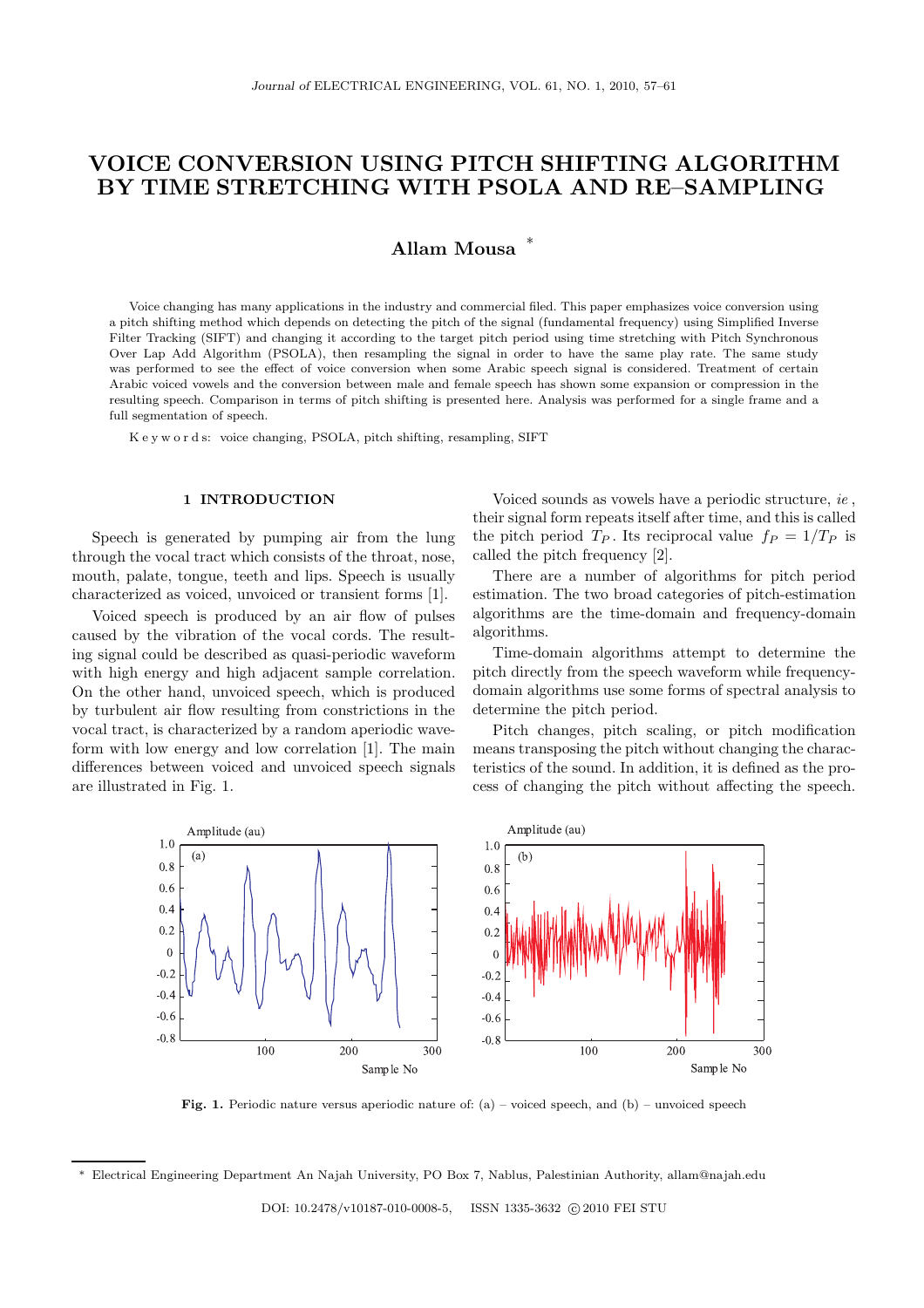

Fig. 2. Example of pitch-shifting and time stretching using PSOLA



Fig. 3. Block diagram of a simplified SIFT block diagram

Pitch changing is an important algorithm which is used in voice conversion which has many applications like foreign language training and movie dubbing. It is also closely related to the process of converting a text into a spoken language. This has many applications especially in the field of assisting blind and deaf people, speaker verification and security.

### 2 VOICE CONVERSION USING PSOAL ALGORITHM

Speech morphing and voice conversion are obviously different: In the former case the source and target signals should be sufficiently similar to become reasonably aligned and interpolated for achieving new signals. In the latter case a source-target relationship is learned from a number of (not necessarily similar) utterances from two speakers [3]. This is then used to convert unseen signals of the source speaker towards the target speaker.

One of the methods in order to change the voice is to change the pitch of the voice; this is done by shifting the pitch of the voice using certain techniques like the Pitch Synchronous Over Lap-Add (PSOLA) algorithm.

### 2.1 Pitch shifting

The pitch period is responsible for making some sounds to be sharper than others. The number of vibrations produced during a given period determines the pitch period. This vibration rate of a sound is called its frequency, the higher the frequency the higher the pitch. The aim of pitch shifting algorithms is to create a change in pitch without creating a change in the replay rate. Pitch shifting can be done by performing a time stretch using PSOLA and resampling.

### 2.2 PSOLA

PSOLA is a method based on decomposition of a signal into a series of elementary waveforms in such a way that each waveform represents one of the successive pitch periods of the signal and the sum (overlap-add) of them reconstitutes the signal. PSOLA works directly on the signal waveform without any sort of model and therefore does not lose any detail of the signal [4].

There are several types of PSOLA such as Time Domain TD-PSOLA, Frequency Domain PSOLA (FD-PSOLA) and the Linear-Predictive PSOLA (LP-PSOLA). TD-PSOLA is the most commonly used due to its computational efficiency but the others are more appropriate approaches for pitch-scale modifications because they provide independent control over the spectral envelope of the synthesis signal [5].

### 2.3 TD-PSOLA algorithm

The TD-PSOLA algorithm was proposed allowing pitch modification of a given speech signal without changing the time duration and visa versa [6]. The TD-PSOLA consists mainly of the following three steps:

1. The analysis step, where the original speech signal is first divided into separate but often overlapping shortterm analysis signals (ST). Short term signals  $x_m(n)$ are obtained from the digital speech waveform  $x(n)$ by multiplying the signal by a sequence of the pitchsynchronous analysis window  $hm(n)$  as in Eq. 1:

$$
X_m(n) = h_m(t_m - n)x(n), \qquad (1)
$$

where  $m$  is an index for the short-time signal

- 2. The windows, which are usually Hanning type, are centered on the successive instants  $t_m$ , called pitchmarks. These marks are set at a pitch-synchronous rate on the voiced parts of the signal and at a constant rate onthe unvoiced parts.
- 3. The modification step, where each frame is modified according to the target. The synthesis steps are performed such that these segments are recombined by means of overlap adding.

The main advantages of time-domain algorithms are:

- easy to be implemented.
- give good result when used on both speech signals given that a small pitch scale factor is used,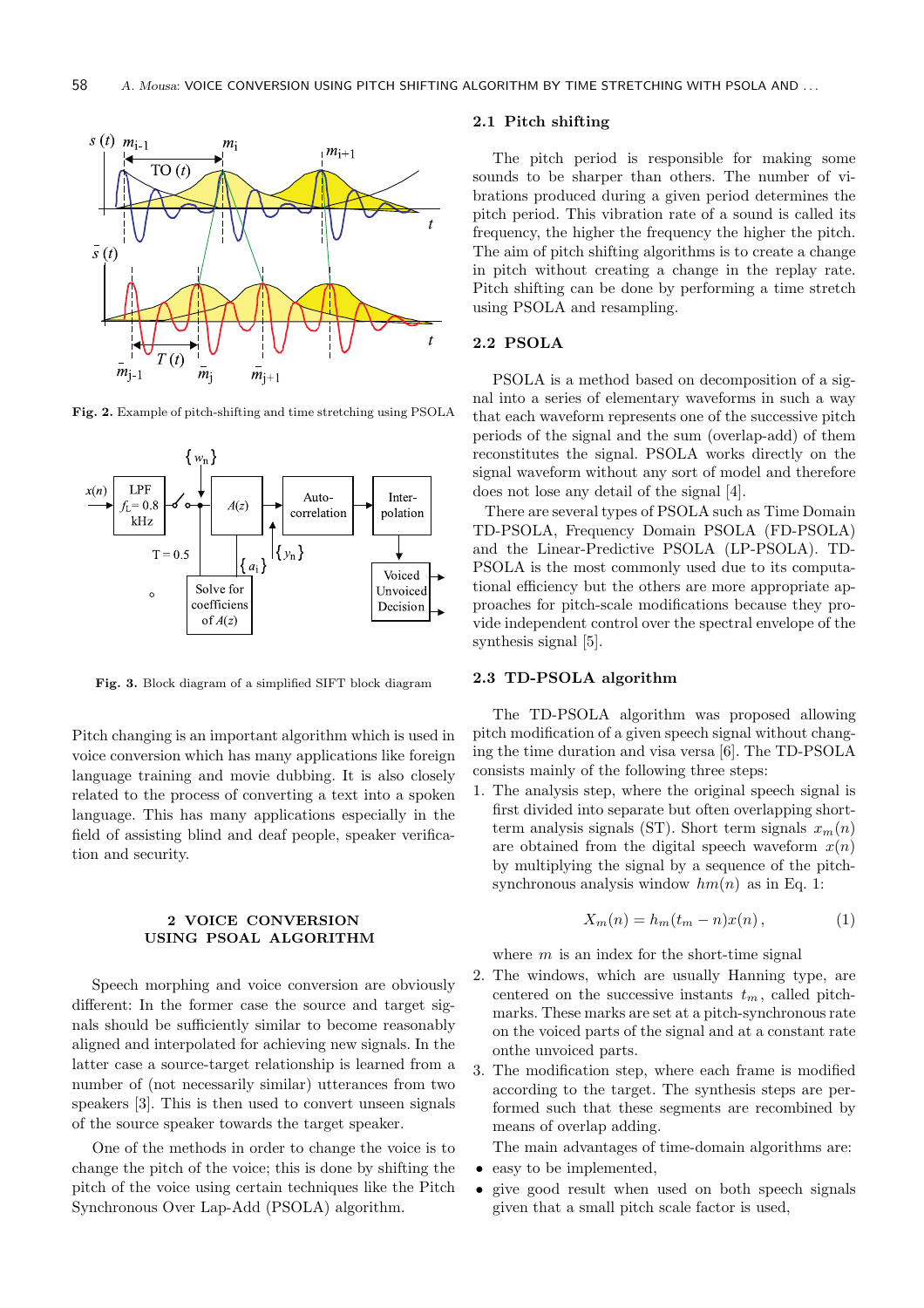



Fig. 6. Sectrogram of signal: (a) – before shifting the pitch, (b) – after the modification

• pitch scaling in the time domain can be done by simply combining time-scaling and sample rate conversion.

# 2.4 Pitch Shifting by Time Stretching using PSOLA and Resampling

Pitch shifting by time stretching and resampling involves simply performing a time stretch as described earlier with the PSOLA and then resampling in order to return sound length to its original value. Expanding the sound by time stretch then resampling creates a higher pitch, while compressing and resampling creates a deeper pitch.

There are other methods of pitch shifting such as delay line modulation or by PSOLA and formant preservation [7]. A modification of the pitch of the signal from  $T_0(t)$ to  $T_1(t)$  is shown in Fig. 2.



Fig. 4. Original speech signal waveform Fig. 5. Speech signal waveform after channging the pitch



Fig. 7. 256 Samples of speech signal before (a), and after (b) changing the pitch

### 2.5 Pitch Detection

The pitch period is usually defined as the time between the beginnings of two successive glottal excitations. Pitch determination is essential for many speech processing tasks and applications, this includes the classification of speech signal into voiced or unvoiced speech regions [8]. Pitch determination may not be a straightforward process due to the nature of the speech production mechanism. There are several types of pitch detection algorithms such as:

- Time-domain analysis like Autocorrelation method, AMDF (Average Magnitude Difference Function)
- Frequency-domain analysis like Cepstrum, Harmonic product spectrum, Chens heuristic method
- Others like Maximum likelihood, Simple inverse filter tracking (SIFT), Neural network approaches

More details and investigations about pitch determination are given in [8]. That work has considered several pitch determination algorithms like SIFT, Comb filter en-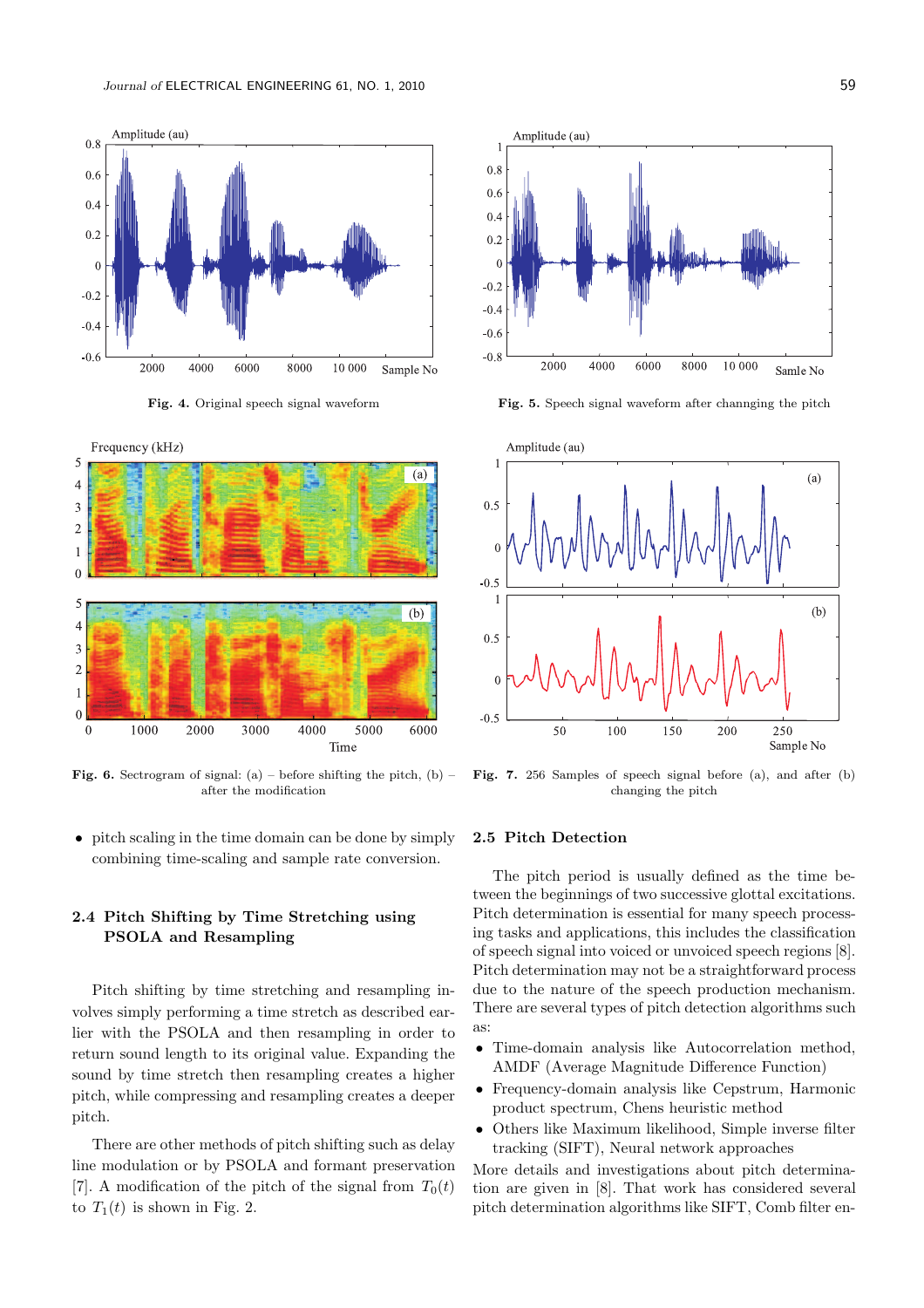

Fig. 8. Spectrum speech signal before (solid line), and after changing the pitch (dotted line)





Fig. 9. Source pitch period per frame (solid line), and the new pitch period (dotted line)



Fig. 10. Arabic female wave form  $(A'LI)$  Fig. 11. Pitch in Hz for Arabic speech: original pitch (solid line), new pitch (dashed line)

ergy maximization, Spectrum decimation/accumulation, Optimal temporal similarity, Dyadic wavelet transform.

The algorithm which was used to detect the pitch of source and target signals is a simplified inverse filter tracking (SIFT) algorithm which was originally developed by Markel. The block diagram of the SIFT algorithm used by Markel [9] is shown in Fig. 3.

### 3 SIMULATION RESULTS:

Time stretching using the PSOLA algorithm and resampling in order to change the pitch were applied to a female speech signal as shown in Fig. 4. It is desired to decrease the pitch frequency of this signal, then the time stretching factor ? must be less than one, ie, the new pitch frequency/old pitch ratio is  $\alpha = 133 \text{ Hz}/177 \text{ Hz} = 0.75$ and then resample the new signal in factor =  $1/\alpha$  = 1.33.

The process is applied to the whole speech and the modified signal is shown in Fig. 5, where it is so clear that the modified signal has almost the same shape as the original one and also the same number of samples. This is mainly due to the resampling process which is applied in order to have the same play rate. A subjective test was performed on the new signal and it was clearly seen that this signal looks like a male speech signal saying the same original sentence. The spectrogram of the original and converted signals is shown in Fig. 6.

Looking closely at the signal requires focusing on a small data size as shown in Fig. 7 which shows the original speech of two frames illustrating clearly the original and modified pitch period of a voiced speech. The pitch period has been changed as desired.

The frequency domain may reflect these changes clearly. The spectra of these frames are shown in Fig. 8, where it is obvious that the formant frequency has been moved to the left due to pitch shifting. Actually the whole frequencies were shifted to the left. Some treatment, like formant correction, may be applied to improve the quality of the resultant speech.

The effect of changing the pitch period on the whole speech is shown in Fig. 9 for each individual frame of the signal. It is clear that the pitch period for voiced speech has been correctly transformed for a lower one as desired.